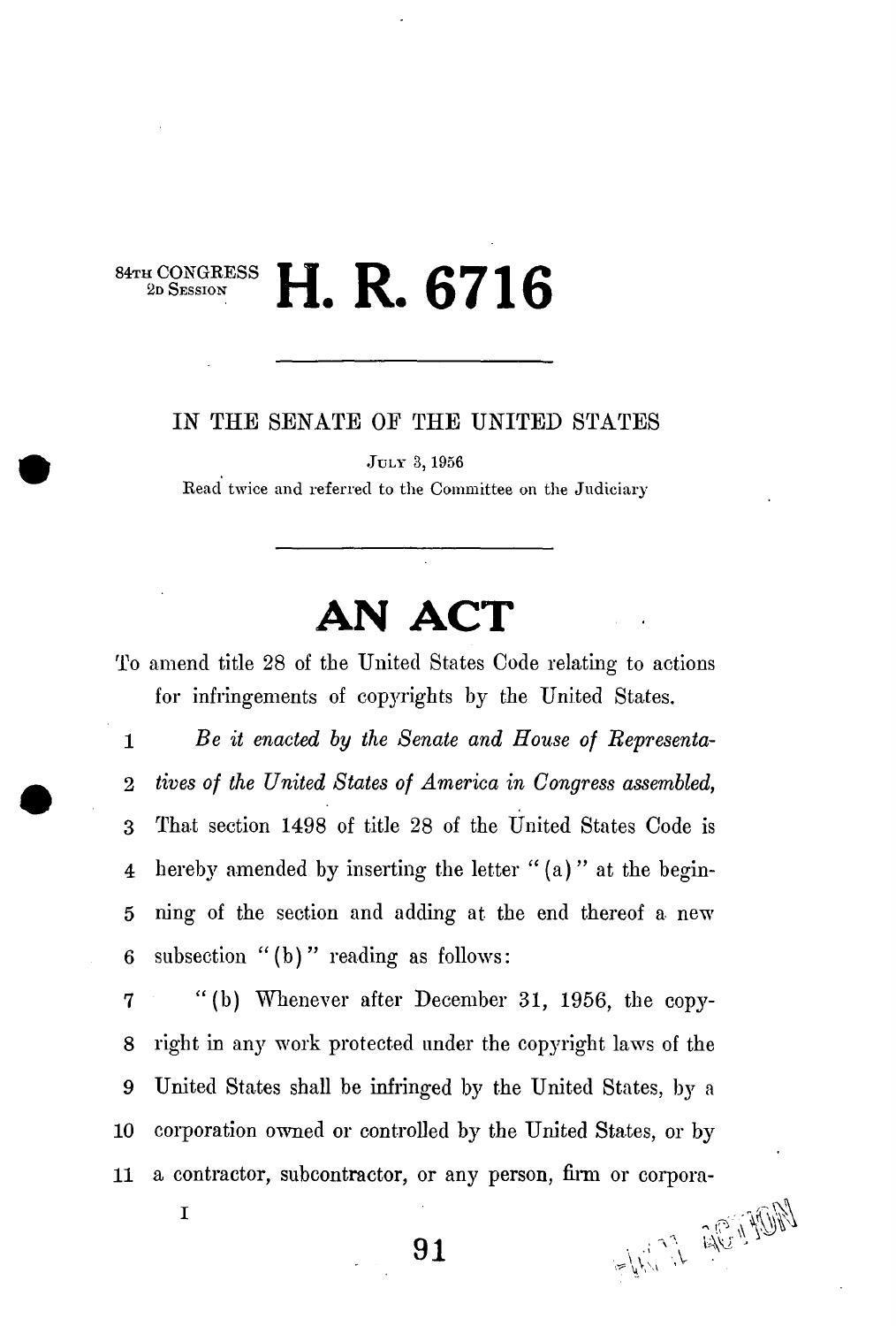tion acting for the Government and with the authorization or consent of the Government, the exclusive remedy of the owner of such copyright shall be by action against the United States in the Court of Claims for the recovery of his reasonable and entire compensation as damages for such infringement, including the minimum statutory damages as 7 set forth in section 101 (b) of title 17, United States Code:  *Provided,* That a Government employee shall have a right of action against the Government under this subsection except **0** where he was in a position to order, influence, or induce **1** use of the copyrighted work by the Government: *Provided,*  **2** *however,* That this subsection shall not confer a right of action **3** on any copyright owner or any assignee of such owner with **4** respect to any copyrighted work prepared by a person while **5** in the employment or service of the United States, where **6** the copyrighted work was prepared as a part of the official functions of the employee, or in the preparation of which **8** Government time, material or facilities were used: *And*  **9** *provided further,* That before such action against the United **0** States has been instituted the appropriate corporation owned **1** or controlled *hy* the United States or the head of the appro- **2** priate department, or agency of the Government, as the case **3** may be, is authorized, to enter into an agreement with the **4** copyright owner in full, settlement and compromise for the damages accruing to him by reason of such infringement

 $\overline{2}$ 

*1 : 92*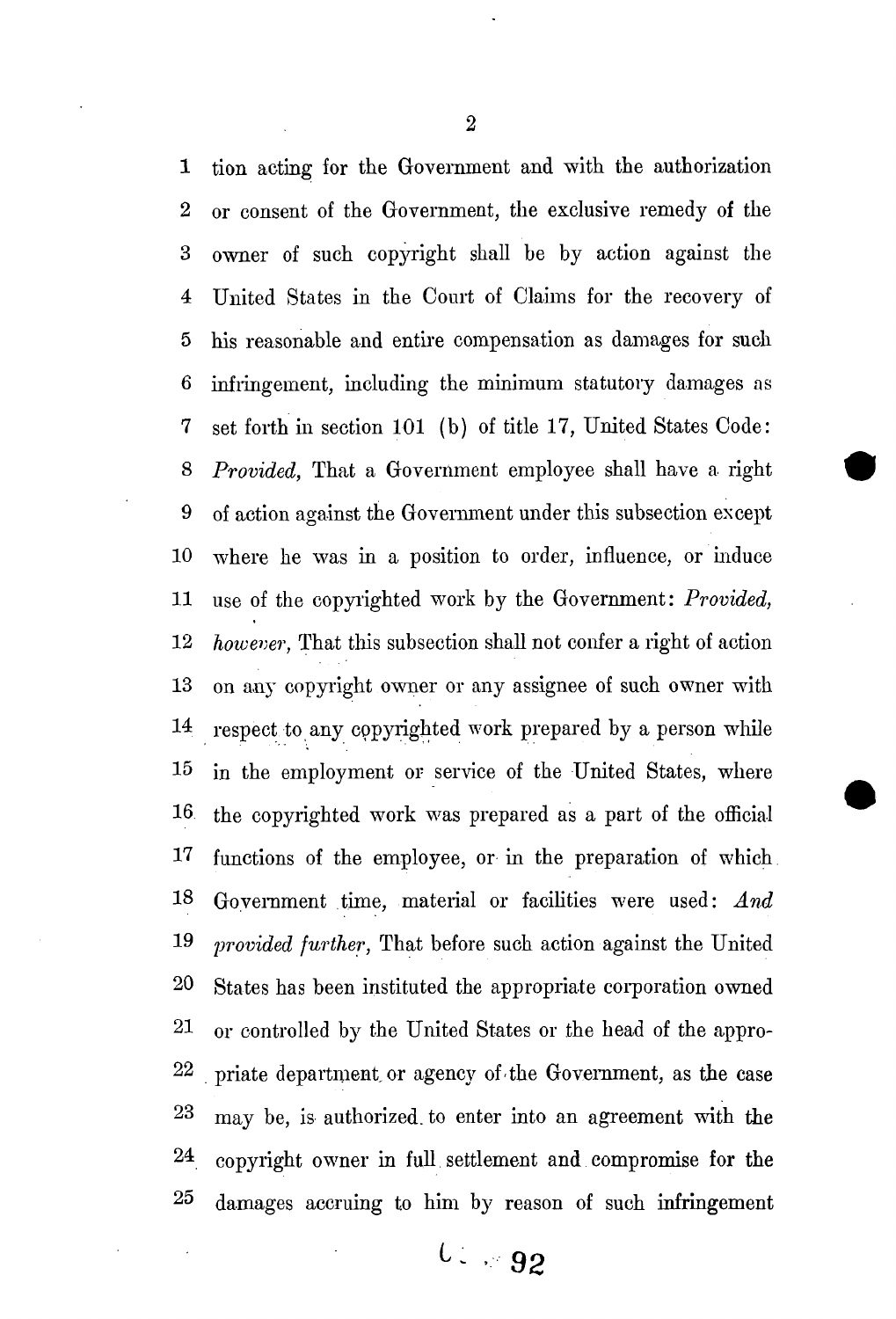**1** and to settle the. claim administratively out of available 2 appropriations.

3 "Except as otherwise provided by law, no recovery shall 4 be had for any infringement of a copyright covered by this 5 subsection committed more than three years prior to the filing 6 of the complaint or counterclaim for infringement in the 7 action, except that the period between the date of receipt of a 8 written claim for compensation by the Department or agency **9** of the Government or corporation owned or controlled by the **10** United States, as the case may be, having authority to settle **1 1** such claim and the date of mailing by the Government of a **1 2** notice to the claimant that his claim has been denied shall not **1 3** be counted as a part of the three years, unless suit is brought **14=** before the last-mentioned date."

**1 5 SEC. 2.** The Act of August **1,** 1953 (ch. 305, sec. 609; 16 67 Stat. 350 (31 U. S. Code 649b) ) is amended to read **1^** as follows:

18 "Appropriations for the military departments available **1^** for procurement or manufacture of supplies, equipment, **0** and materials shall hereafter be available for the purchase or **1** other acquisition of (a) copyrights, letter patent, applications **2** for letters patent, (b) licenses under copyrights, under **3** letters patent, and under applications for letters patent, and (c) designs, processes, and manufacturing data; and shall 25 also be available for the purchase or other acquisition of

3

**93**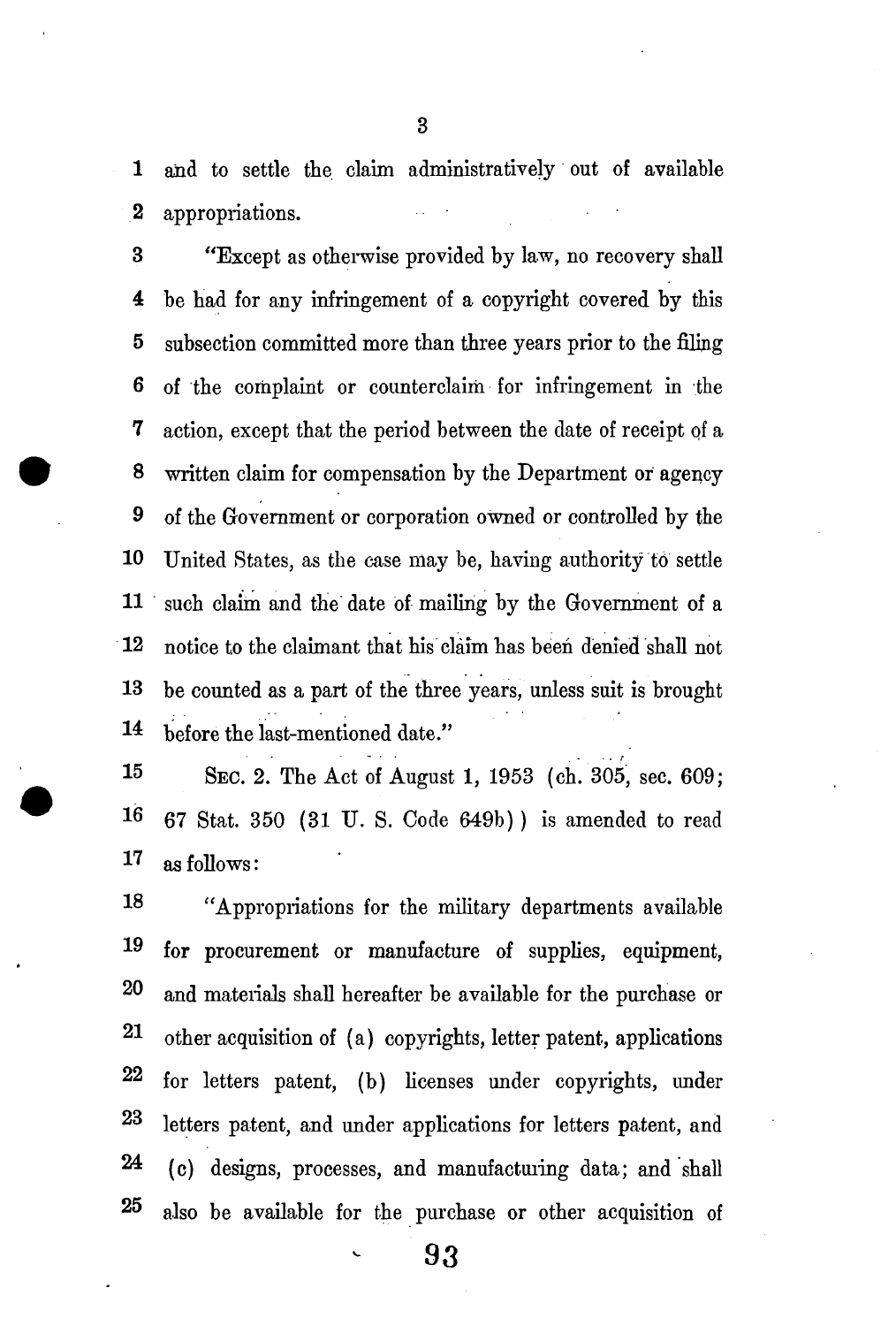1 releases, before suit is brought, for past infringement of letters **2** patent or copyrights. Any such purchase or other acquisi-3 tion shall pertain to supplies, equipment, materials, copy-4 righted matter, or processes produced or used by or for, or 5 useful to, the department concerned."

**6 SEC. 3 .** The catchline of section **149 8** of title **28 ,** United 7 States Code, is amended to read—

8 **"§ 1498 .** Patent and copyright cases".

9 The item identified as **"1498. Patent cases"** 

**1 0** in the chapter analysis of chapter **9 1** of title **28 ,** United **1 1** States Code, is amended to read— ; **"1498. Patent and copyright cases".** 

**V- 94** 

Passed the House of Representatives July **2, 1956 .**  Attest: RALPH R. ROBERTS,

*Clerk.* 

 $\frac{1}{2}$